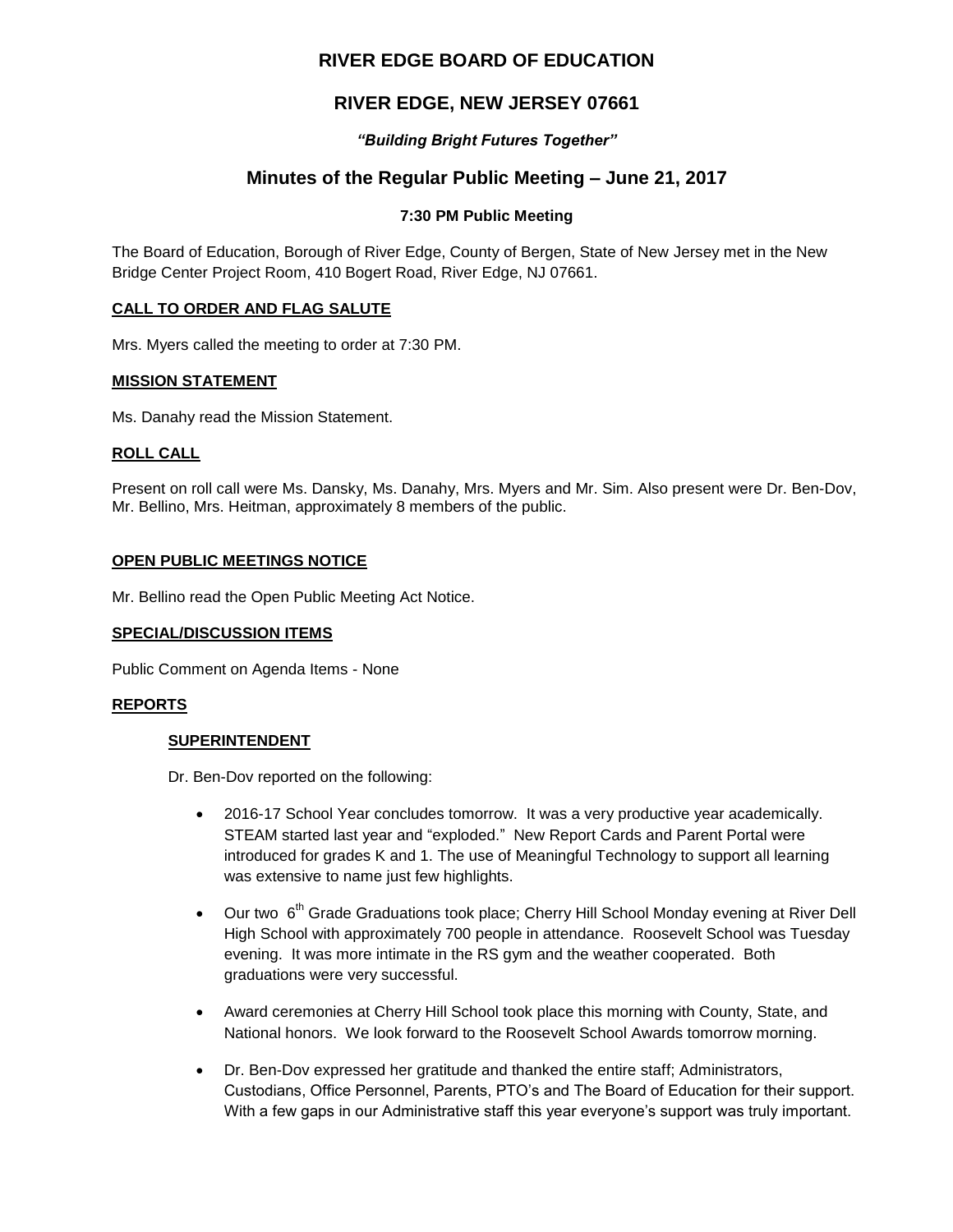- Dr. Ben-Dov said that it was great to see so many teachers and staff members at the graduations this week and she thanked them for being there.
- Dr. Ben-Dov was pleased to report that all the administrative positions in district have been filled. Tonight the Board will vote on AnneMarie Spiegel (Literacy Coach/Supervisor).
- Roosevelt School certificated positions are filled at this time and Cherry Hill School has a few outstanding classroom teacher's positions to fill. We had one teacher retire and we are moving a teacher from Roosevelt School to Cherry Hill School. We are observing demo's and expect to fill them in early summer along with Leave Replacements.
- Dr. Ben-Dov thanked Joe Bellino, Interim Business Administrator/Board Secretary, for his help from December through our Budget Development. Not an easy process while doing this part time. This is Joe's last meeting.
- Our new Business Administrator/Board Secretary, LuAnne and Dr. Ben-Dov will begin working next week. They will set up committee meetings for the year. Dr. Ben-Dov asked the Board if they would prefer another Wednesday night for committee meetings or a Tuesday once a month.
- There will be a great deal of Curriculum work over the summer; Report Cards for Grades 2- 6, STEAM. We will need to add ELA work now or at the July  $26<sup>th</sup>$  meeting.
- There will possible be additional State Aid to underfunded districts to serve students' educational needs. We are considered an underfunded district. We hope to know by the end of June if we receive our share of (\$297,535.)
- Wishing everyone a Great Summer

# **PRINCIPAL**

Ms. Heitman reported on the following:

- End of a great year winding down. We had our final field days and field trips
- Graduation at the River Dell High School overall went well. This was new for all; teachers, support staff and students. Everyone deserves a thank you for a well done job. Ms. Brooks, Principal at RDHS and staff were very accommodating and helpful. Thank you to their custodians and technology department. We are very proud of our students

## **BOARD SECRETARY**

Mr. Bellino reported on the following:

- Sincerely thanked the Board and Dr. Ben-Dov for the priveledge and experience to work with them.
- Tonight we will approve the revised Board Secretary Reports. Noting 99% of original report was correct.

## **PRESIDENT**

Mrs. Myers reported on the following:

- We have a meeting scheduled with the Mayor, Council and Recreation Department to discuss the fields and Shared Services.
- $\bullet$  July 9<sup>th</sup> Eagle Scouts Troop #2295 will hold a ceremony and a Board Member will represent our Board.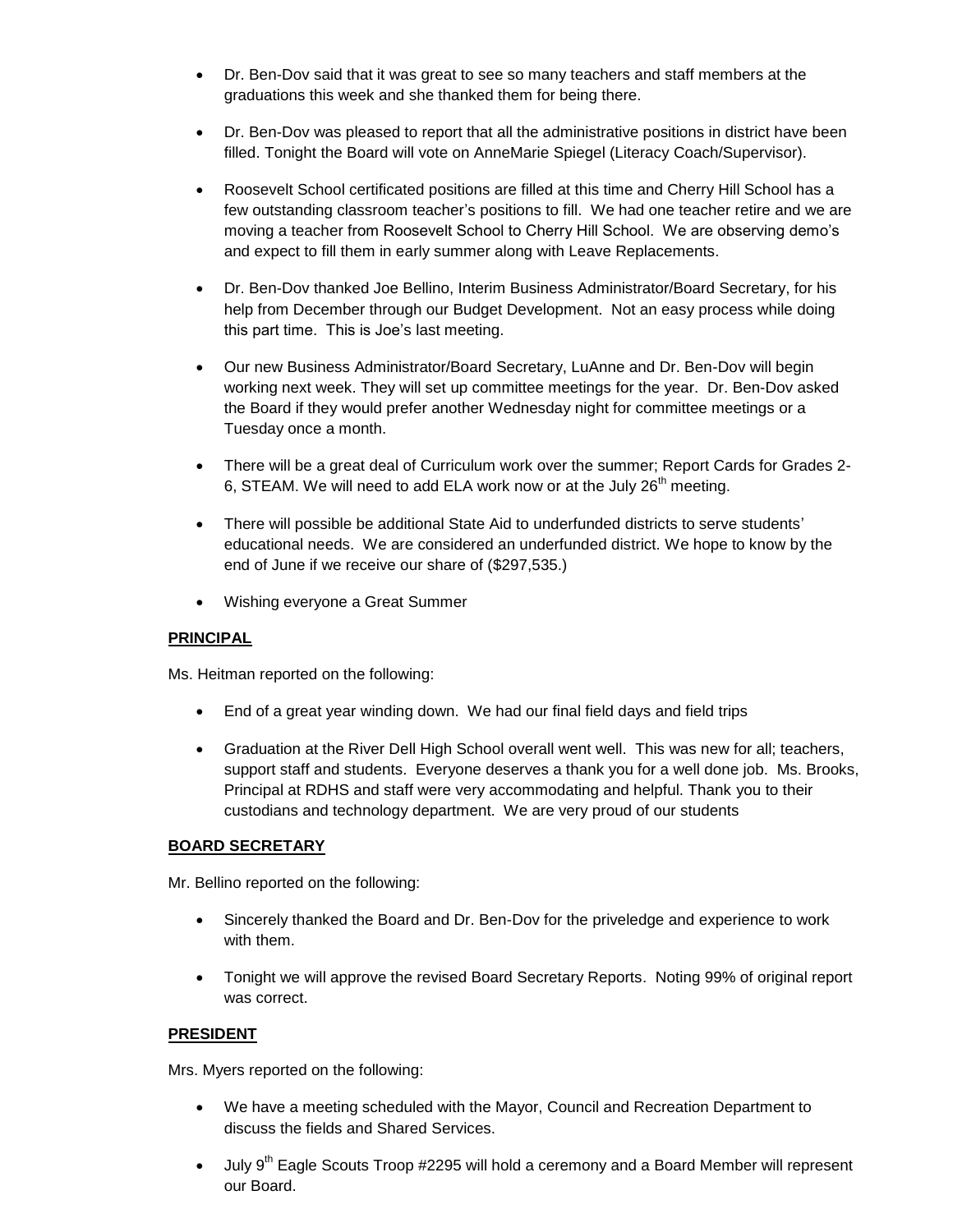### **MOTIONS TO BE ACTED UPON**

## **A. ADMINISTRATION / POLICY**

- 1. That the Board of Education approve the Minutes and Confidential Minutes of June 7, 2017. (Addendum)
- 2. That the Board of Education designate Louise Anne Napolitano as Custodian of Public Records for the 2017 - 2018 school year.
- 3. That the Board of Education approve the staff development and travel as per the schedules for June 2017 including relevant mileage reimbursement. (Addendum)
- 4. **WHEREAS,** the Board of Education is meeting in public session on June 21, 2017.

**WHEREAS,** certain business transactions must necessarily be addressed during the hiatus of public sessions of the Board, including but not limited to, the offering of contracts of employment,

**NOW THEREFORE BE IT RESOLVED** that the Superintendent of Schools is authorized to offer contracts of employment on behalf of the Board between June 21, 2017 and September 6, 2017 subject to final approval of the Board at the next Regular Public Meeting.

- 5. That the Board of Education designate Eifert, French & Company of Tenafly, New Jersey as the Board Broker of NESBIG insurance fund for the 2017 - 2018 school year.
- 6. That the Board of Education approve the Business Administrator/Board Secretary to pay bills, as necessary, during the month of August which will be ratified at the next Regular Public Meeting.
- 7. That the Board of Education approve the summer hours beginning June 26, 2017 through August 25, 2017 for 12 month employees.
- 8. That the Board of Education approve the following State Contract vendors for 2017- 2018.

| Apple Computer                | MRESC#15/16-69        | Technology                    |
|-------------------------------|-----------------------|-------------------------------|
| <b>School Specialty</b>       | Contract #80986       | <b>Instructional Supplies</b> |
| GovConnection                 | Contract # NCPA 01-44 | Technology                    |
| Spruce Industries             | MRESC#14/15-34        | <b>Custodial Supplies</b>     |
| Northeast Janitorial          | ESCNJ #14/15 -34      | <b>Custodial Supplies</b>     |
| Northeast Janitorial          | ESCNJ#15/16-44        | <b>Custodial Equipment</b>    |
| <b>CDW Government (Cisco)</b> | Contract# 65MCESCCPS  | Technology                    |
| <b>Keyboard Consultants</b>   | MRESC #11/12-17       | Technology                    |

**Motion by:** Ms. Dansky, Second by Mr. Sim Ayes: Mrs. Myers, Ms. Danahy, Ms. Dansky, Mr. Sim Nays: None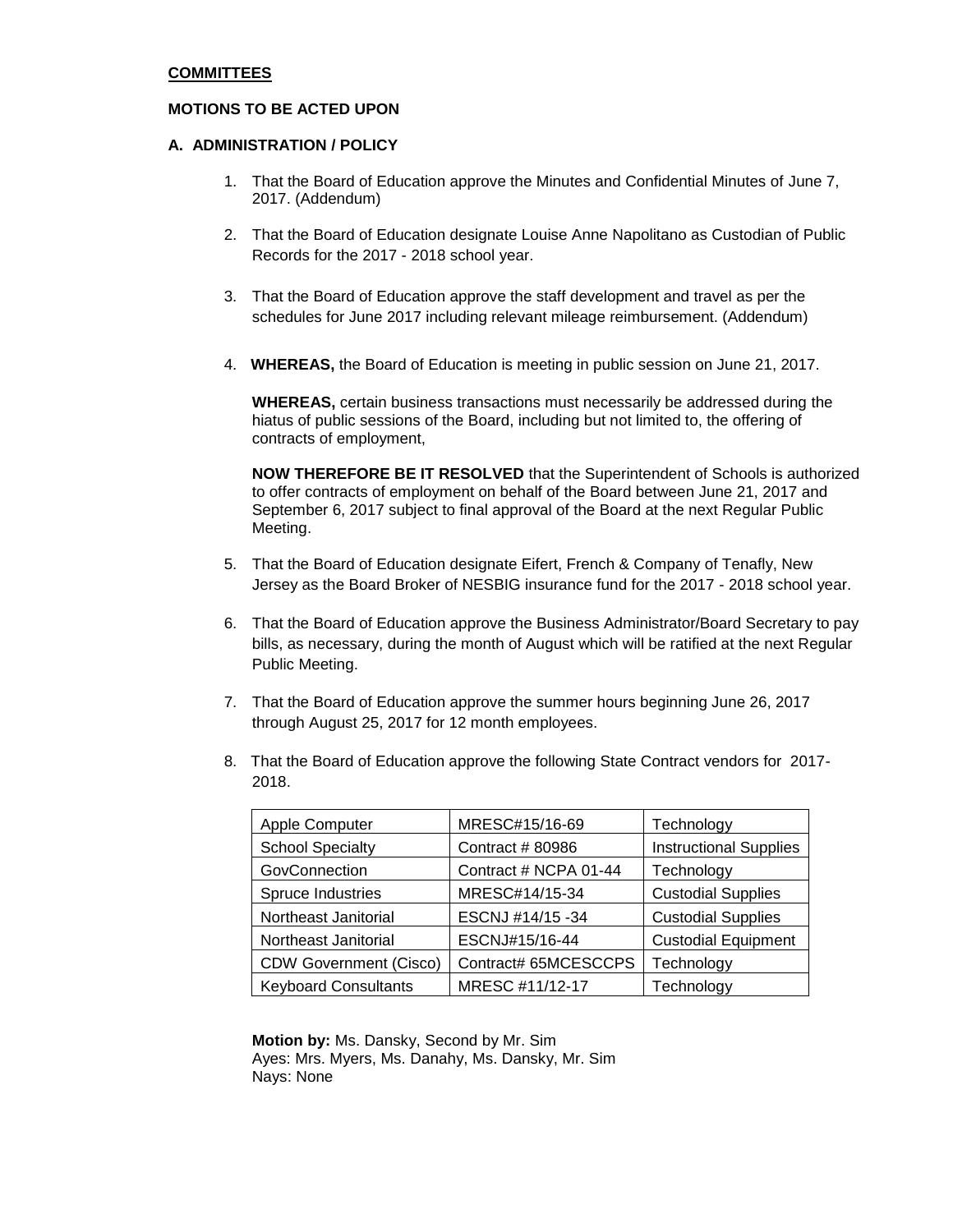## **B. CURRICULUM/EDUCATION**

- 1. That the Board of Education approve the Bilingual/ESL Three-Year Program Plan for school years 2017 - 2020.
- 2. That the Board of Education approve the Bilingual Waiver for the 2017 2018 school year.

 **Motion by:** Mr. Sim Seconded by: Ms. Danahy Ayes: Mrs. Myers, Ms. Dansky, Mr. Sim, Ms. Danahy Nayes: None

# **C. BUILDINGS & GROUNDS**

1. That the Board of Education designate Stan Stevens as the Integrated Pest Management Coordinator for the 2017 - 2018 school year.

 **Motion by:** Ms. Danahy Seconded by: Ms. Dansky Ayes: Mrs. Myers, Mr. Sim, Ms. Danahy, Ms. Dansky Nayes: None

## **D. FINANCE/GRANTS/GIFTS**

- 1.That the Board of Education authorize Office Account Signatures to the following individuals to approve the Petty Cash Reimbursements:
	- **EXEC** Louise Anne Napolitano, Board Secretary/Business Administrator
	- **Dr. Tova Ben Dov, Superintendent of Schools**

 FURTHER, that the maximum allowable amount per warrant be established at \$125.00 providing all necessary claims are found to be in order according to the law.

2. That the Board of Education Designate Purchasing Agent:

**WHEREAS,** the recent changes to the Public School Contracts Law gave Boards of Education the ability to increase their bid threshold up to \$40,000 and **WHEREAS,** N.J.S.A. 18A:18A-3A, permits an increase the bid threshold is a Qualified Purchasing Agent is appointed as well as granted the authorization to negotiate and award such contracts below the bid threshold: and

**WHEREAS,** A.C**.** 5:34-5 et seq. establishes the criteria for qualifying as Qualified Purchasing Agent; and

**RESOLVED,** that the governing body of the River Edge Board of Education in the County of Bergen, in the State of New Jersey hereby establishes its bid threshold at \$36,000; and be it further

**RESOLVED,** that the governing body hereby appoints Louise Anne Napolitano as the Purchasing Agent to exercise the duties of a purchasing agent pursuant to N.J.S.A.18A: 18A-2b, with specific relevance to the authority, responsibility, and accountability of the purchasing activity of the Board of Education.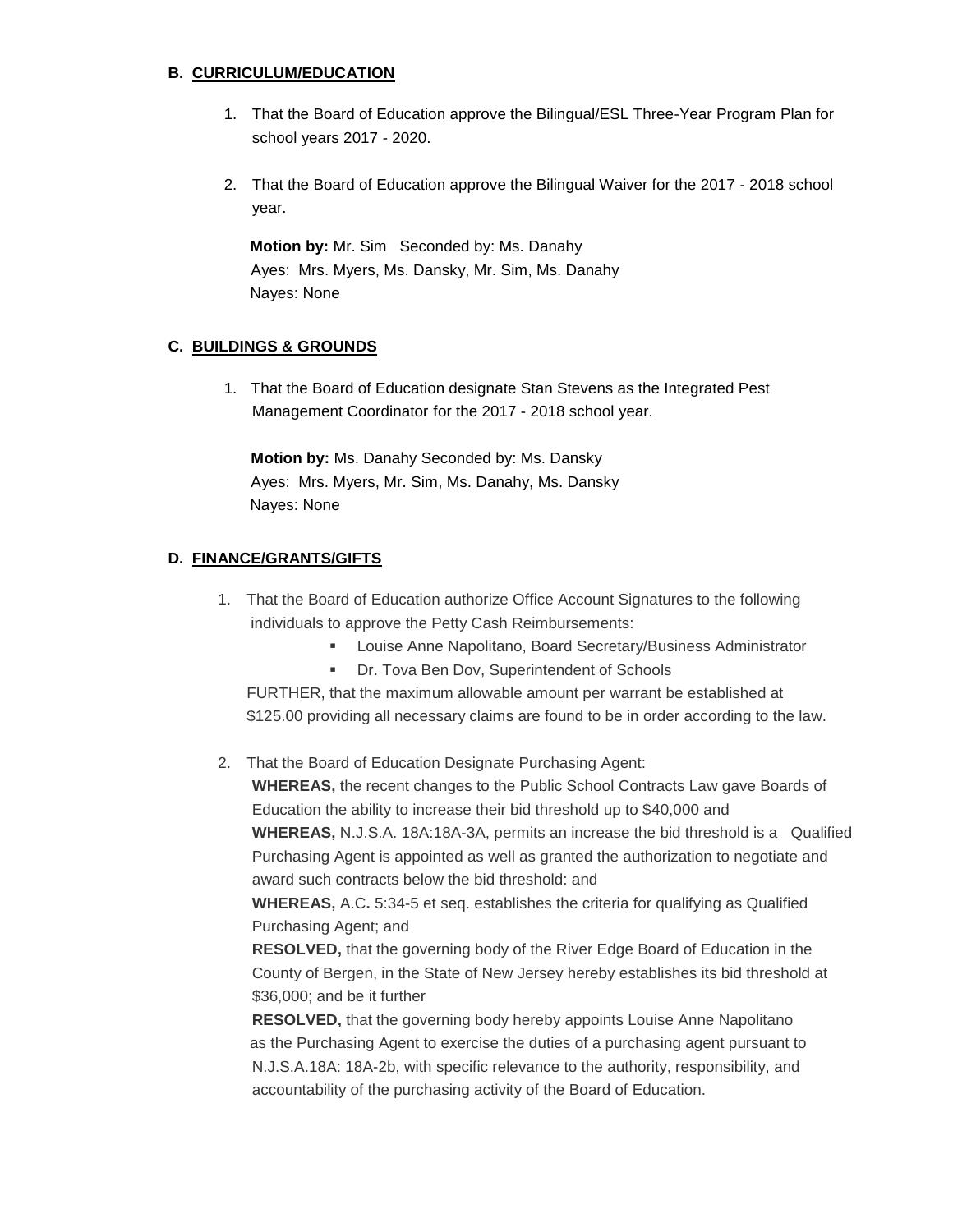- 3. That the Board of Education approve the bills & claims dated June 2017 totaling \$ 607,898.26 including checks # 39844 through #3 9954. Payrolls dated May15, 2017 and May 31, 2017, totaling \$1,108,013.60 issued therefore, a copy of such warrants list be attached as part of these minutes. (Addendum).
- 4. That the Board of Education approve the Budget Transfers for the school year 2016 2017 as of April 30, 2017. (Addendum)
- 5. That the River Edge Board of Education approve the Secretary's and Treasure Reports for the period ending April 30, 2017. (Addendum)

Be it further resolved that the Board approve the corrected Fund 10 Secretary's Report for the following months; July 2016, August 2016, September 2016, October 2016, November 2016 and December 2016. (Addendum)

Further, we certify that as of April 30, 2017 after review of the secretary's monthly financial report (appropriations section) and upon consultation with the appropriate district officials, to the best of our knowledge no major account or fund has been over expended in violation of N.J.A.C. 6A:23-2.11 and that sufficient funds are available to meet the districts financial obligation for the remainder of the fiscal year. (Addendum)

6. That the Board of Education approve the FY 2017-2018 tuition for out-of-district students attending River Edge Schools as follows:

| Pre-K (3 days)               | \$2.550 |
|------------------------------|---------|
| Pre-K (4 days)               | 3,150   |
| Grades 1-5                   | 12,624  |
| Grade 6                      | 12,152  |
| Multiple Disabled (10 month) | 55.268  |
| Autistic (10 month)          | 67,156  |

7. That the Board of Education approve the acceptance and submission of the application for the SFY 2018 IDEA-B Grant as follows:

| <b>Basic IDEA Grant</b> | \$169.116 | Pre-School Idea Grant \$12,779 |          |
|-------------------------|-----------|--------------------------------|----------|
| Basic Non-Public        | \$181.771 | Pre-School Non-Public          | - 3.334  |
| Total                   | \$350.887 | Total                          | \$16.113 |

- 8. That the Board of Education accept the gift for a Buddy Bench at Roosevelt School in the amount of \$1,855.00 from Heart to Heart, Wilson's Auto Body, JoAnn Wilson, Roosevelt PTO and Todd Ouida Children's Foundation.
- 9. **WHEREAS**, NJSA 18A:21-2 and NJSA 18A:7G-13 permit a Board of Education to establish and/or deposit into certain reserve accounts at year end, and

**WHEREAS**, the aforementioned statutes authorize procedures, under the authority of the Commissioner of Education, which permit a Board of Education to transfer anticipated excess current revenue or unexpended appropriations into reserve accounts during the month of June by board resolution, and

**WHEREAS**, the River Edge Board of Education wishes to deposit anticipated current year surplus into a Capital Reserve account at year end, and

**WHEREAS**, the River Edge Board of Education has determined that up to \$200,000 is available for such purpose of transfer;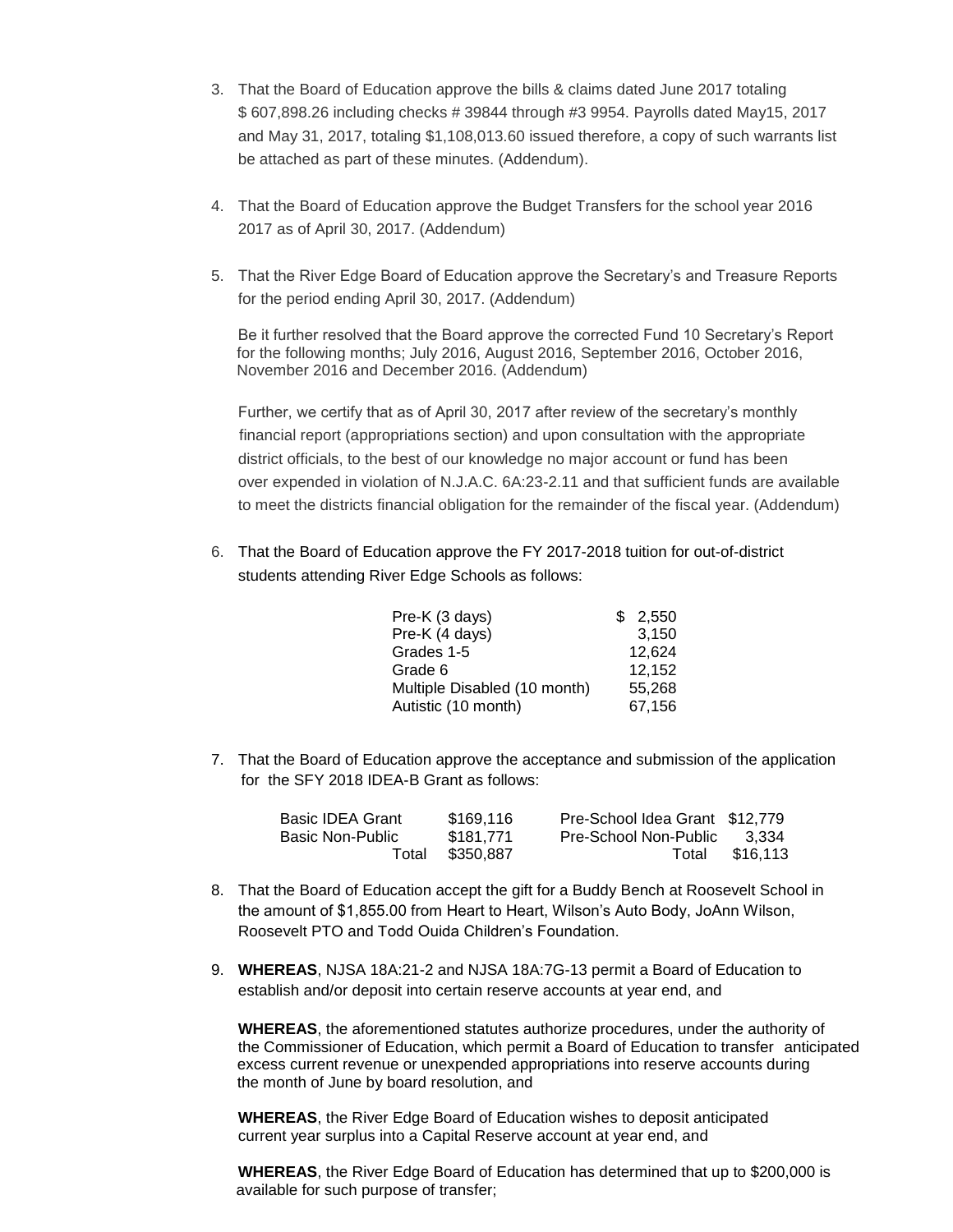**NOW THEREFORE BE IT RESOLVED** by the River Edge Board of Education that it hereby authorizes the district's School Business Administrator to make this transfer consistent with all applicable laws and regulations.

10. **WHEREAS**, NJSA 18A:21-2 and NJSA 18A:7G-13 permit a Board of Education to establish and/or deposit into certain reserve accounts at year end, and

**WHEREAS**, the aforementioned statutes authorize procedures, under the authority of the Commissioner of Education, which permit a Board of Education to transfer anticipated excess current revenue or unexpended appropriations into reserve accounts during the month of June by board resolution, and

**WHEREAS**, the River Edge Board of Education wishes to deposit anticipated current year surplus into a Maintenance Reserve account at year end, and **WHEREAS**, the River Edge Board of Education has determined that up to \$200,000 is available for such purpose of transfer;

**NOW THEREFORE BE IT RESOLVED** by the River Edge Board of Education that it hereby authorizes the district's School Business Administrator to make this transfer consistent with all applicable laws and regulations.

. That the Board of Education approve all salaries paid for the Post Dismissal Instructional Academy for Cherry Hill students be charged to the Title I Grant for the 2016-2017 School Year.

 **Motion by:** Ms. Danky Seconded by: Mr. Sim Ayes: Ms. Danahy, Mrs. Myers, Ms. Dansky, Mr. Sim Nayes: None

### **E. PERSONNEL**

1. That the Board of Education, with the recommendation of the Superintendent, approve the per diem rate, on file in the board office for Louise A. Napolitano for work performed, as needed, from June 26, 2017 to June 30, 2017.

 **Motion by:** Mr. Sim Seconded by: Ms. Danahy Ayes: Ms. Dansky, Mrs. Myers, Mr. Sim, Ms. Danahy Nayes: None

2. That the Board of Education, with recommendation of the Superintendent, approve Anne Marie Spiegel for the position of Literacy Coach and Instructional Supervisor for the 2017 - 2018 school year.

 **Motion by:** Ms. Danahy, Seconded by: Ms. Dansky, Mr. Sim, Mrs. Myers Ayes: Mr. Sim, Mrs. Myers Nayes: None

- 3. That the Board of Education accept, with regret, the resignation of Jennifer Novegrod, Lunch Aide, effective June 21, 2017. (Addendum)
- 4. That the Board of Education, with the recommendation of the Superintendent, approves a Maternity/Disability leave of absence for Julie Fallon to commence on or about November 6 , 2017 through December 22, 2017, followed by a Federal/State Family leave of absence to commence on or about January 2, 2018 through March 26, 2018. (Addendum)
- 5. That the Board of Education approve the transfer of Whitney Castellvi, teacher from Roosevelt School to Cherry Hill School effective September 1, 2017.
- 6. That the Board of Education authorize the payment due the following employees for unused sick days as per the REEA contract.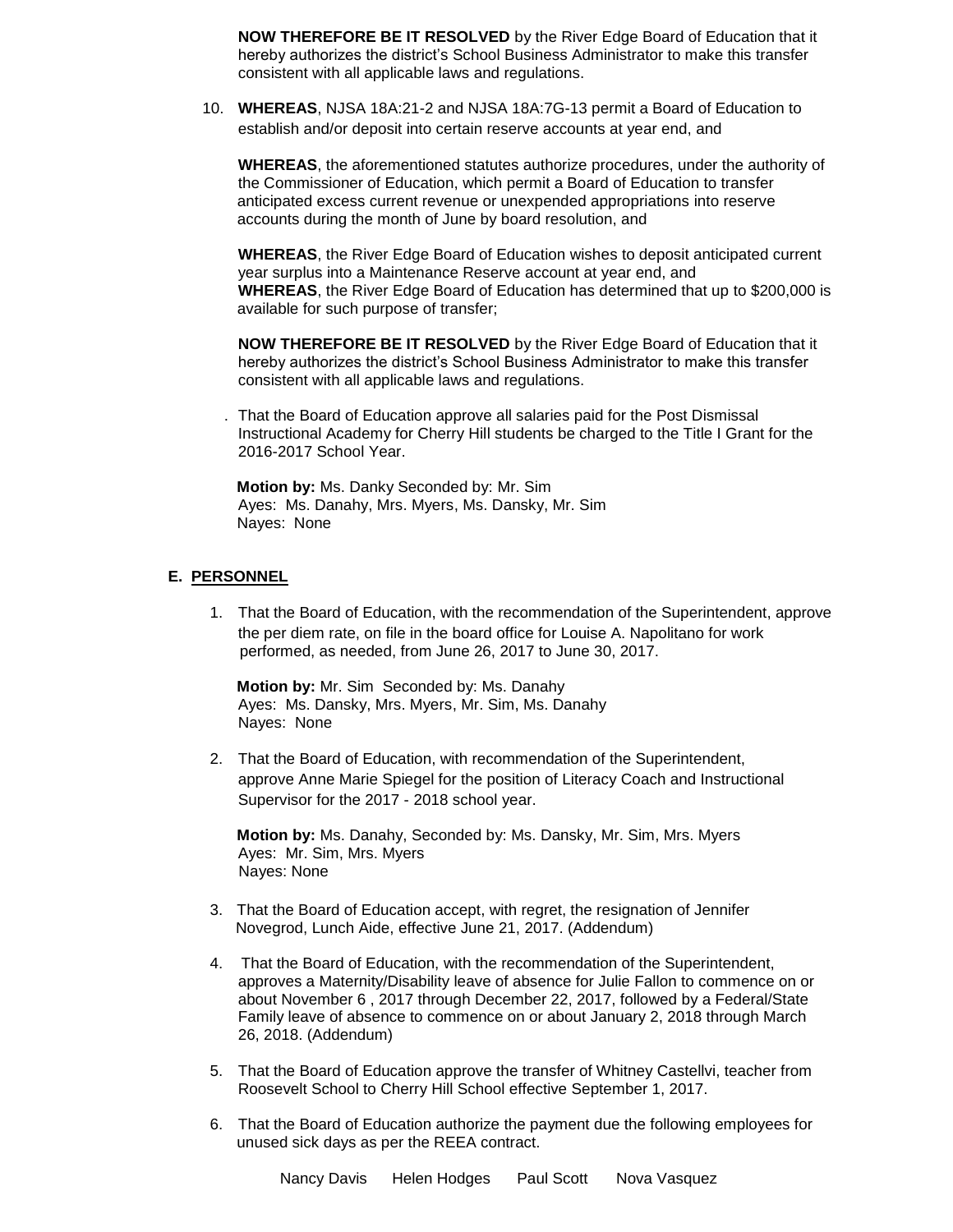- 7. That the Board of Education authorize the payment due to MaryEllen Cameron for unused sick days.
- 8. That the Board of Education, with the recommendation of the Superintendent, approve Dr. Christopher Nicpon, School Doctor, from September 1, 2017 to June 30, 2018 at an annual rate of \$3,500.
- 9. That the Board of Education approve the following staff members for Summer Curriculum and Report Card work at a rate of \$50.00 per hour.

| <b>REPORT CARDS</b>  | <b>HRS</b> | <b>CURRICULUM</b>  | <b>HRS</b> |
|----------------------|------------|--------------------|------------|
| Adimando, Ashley     | 10         | Aday, Casey,       | 10         |
| Baragona, Michelle   | 10         | Cardia, Sharon     | 10         |
| Campbell, Nicole     | 10         | DelPriore, Rebecca | 10         |
| DeVasto, Kaitlyn     | 10         | DeVasto, Kaitlyn   | 10         |
| Glaydura, Jennifer   | 10         | Guida, Lauren      | 10         |
| Guida, Lauren        | 10         | Hafers, Nancy      | 5          |
| Haggerty, Joanne     | 10         | Krupka, Jamie,     | 10         |
| O'Keefe, Christine   | 10         | Miele, Susan       | 10         |
| Rothschild, Heather  | 10         | Werner, Nevin      | 10         |
| Wendrychowicz, Kelly | 10         |                    |            |

 10. That the Board of Education, with the recommendation of the Superintendent, approve the employment of the following ABA Aides for the Building Bridges Extended School Program, In-Home Instruction, \$35.00 per hour from August 1, 2017 to August 31, 2017.

| <b>NAME</b>         | <b>HRS</b> |
|---------------------|------------|
| Batista, Melvin     | 20         |
| Benetiz, Francisco  | 20         |
| Blackwell, Sandy    | 55         |
| Capozzi, Rhonda     | 15         |
| DeLucia, Amanda     | 40         |
| Douglas, Alrick     | 20         |
| Falzone, Lizette    | 35         |
| Ferrigno, Nicolette | 20         |
| Gargiulo, Ashley    | 25         |

| <b>NAME</b>       | <b>HRS</b> |
|-------------------|------------|
| Gleason, Alex     | 15         |
| Linton, Angel     | 30         |
| Maurice, Diana    | 15         |
| Seifert, Paige    | 40         |
| Sweet, Courtney   | 35         |
| Tricario, Theresa | 10         |
| Wallace, Deanna   | 45         |
| Yphantides, Laura | २८         |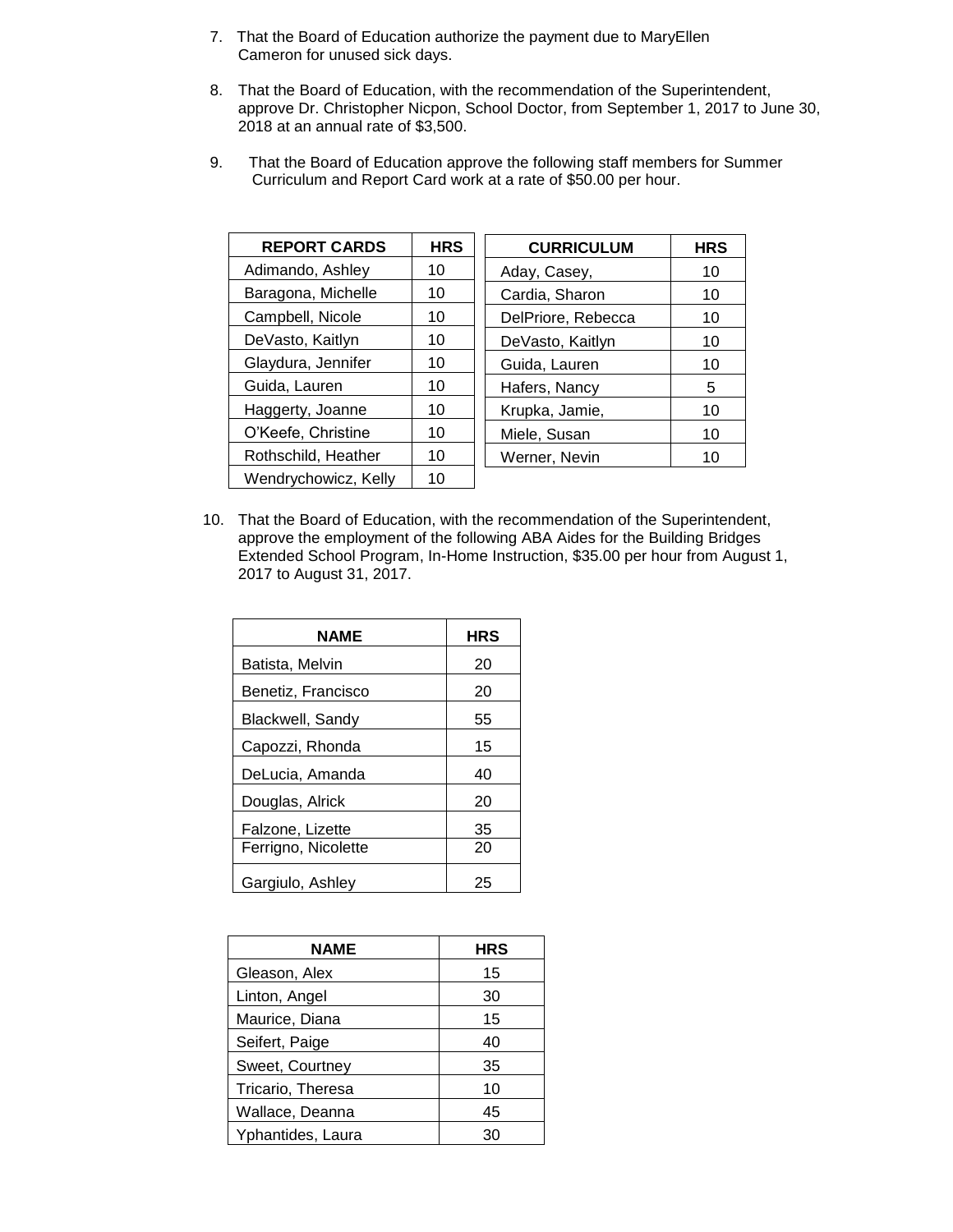- 11. That the Board of Education, with the recommendation of the Superintendent, approve Cheryl Maguire, Clerical Aide, at her hourly rate not to exceed \$5,000.00, from July 1, 2017 to August 31, 2017.
- 12. That the Board of Education, with the recommendation of the Superintendent, approve The employment of Kim Chamberlain, Bus Aide/Preschool Aide for the summer Enrichment Program, from July 3, 2017 to July 31, 2017, 3.25 hours per day at her contractual rate.
- 13. That the Board of Education approve, with the recommendation of the Superintendent, Kyle Corbliss, part-time Technology Assistant, for a maximum of 300 hours at a rate of \$8.50 per hour, for the period of June 26, 2017 to August 31, 2017.
- 14. That the Board of Education, with the recommendation of the Superintendent, approve Alia Garcia as a Student Teacher, from September 5, 2017 to December 1, 2017.

**Motion by:** Ms. Danahy, Seconded by: Mr. Sim Ayes: Ms. Dansky, Mrs. Myers, Ms. Danahy, Mr. Sim Nays: None

 15. That the Board of Education, with the recommendation of the Superintendent, approve the following as substitute employees for the 2017-2018 School Year:

### **Substitute Teachers**

 Stacey Anastos Rebecca Burns Amanda Conroy Maryann Cutrupi Ann Drossman Matthew Fairchild Carolyn Gallagher Alia Garcia Carol Gardocki

Ellen Grayson Lisa Guinta Peter Himmelberg Sereyeong Jung Jeanmarie Kossuth Mariana Marinich Pamela Mirabella Lucia Moran Rebecca Myers

 Amanda Naimaister Patricia Nicoletti Patricia Olski Paloma Pepi Mark Reinke Julie Rocconova Sharon Sulner Jeffrey Tucker

#### **Substitute Clerical Aide**

 JoAnn Jennings Maureen Finnegan Theresa Sims Audrey Traynor Yvonne Bell

### **Substitute Nurses**

 Lisa Derbalian Pamela McConville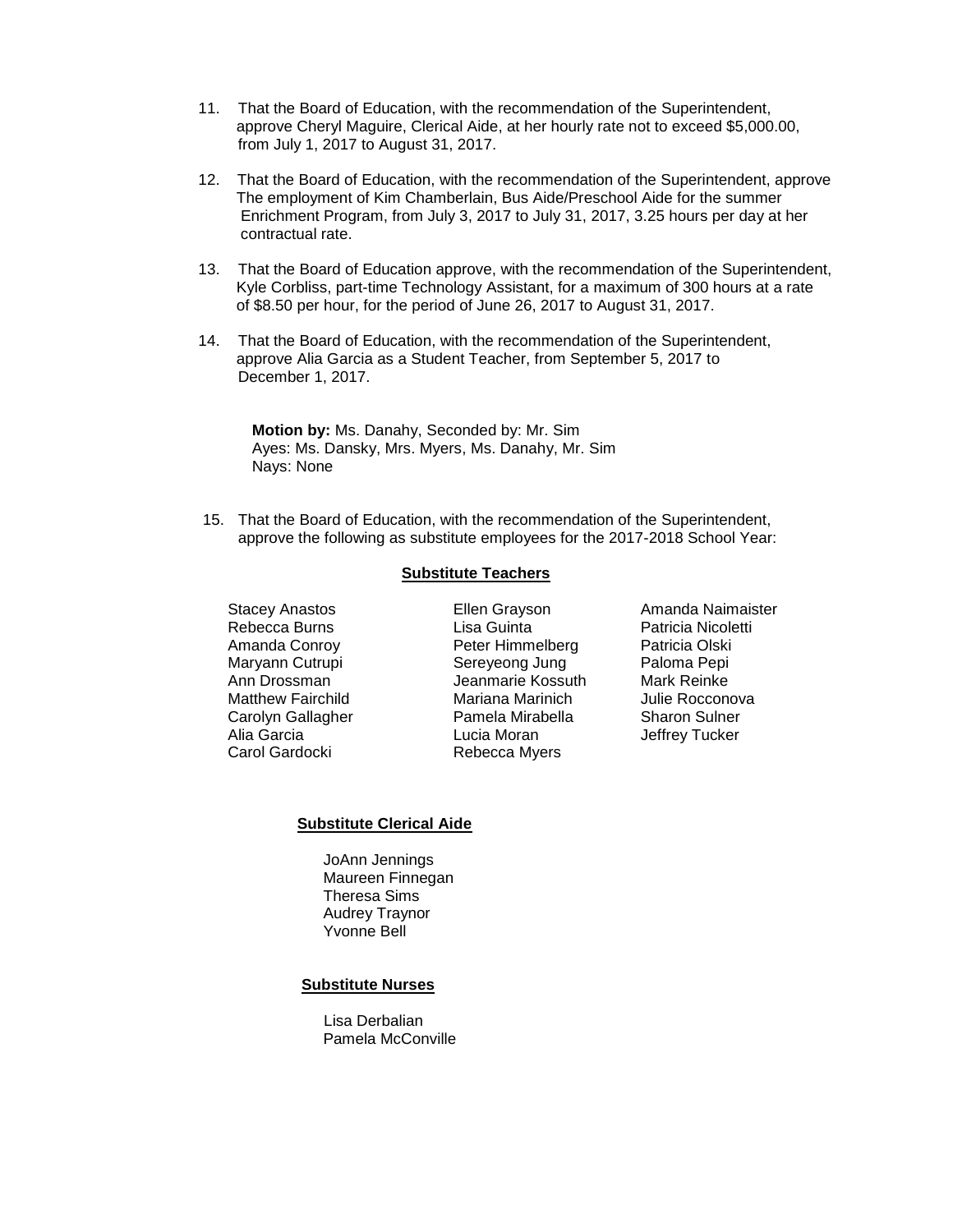16. That the Board of Education, with the recommendation of the Superintendent, approve the following Child Study Team members for summer work for the period beginning July 3, 2017 to August 25, 2017 up to 10 days at their contractual rate.

**Maryann Durante Susan Klepper Stacy Socha** 

**Motion by:** Mr. Sim Seconded by: Ms. Danahy Ayes: Ms. Dansky, Mrs. Myers, Mr. Sim, Ms. Danahy Nayes: None

 17. That the Board of Education approve the attainment of the Superintendent's Goals and subsequent submission to the County Office as follows:

#### Quantitative Goal # 1

 by June 2017, the district will increase the amount of services being offered through Region V, resulting in enhanced opportunities for students and cost savings (per unit of service) of at least 5% as compared to 2015-2016. Currently The River Edge School District uses Region V for a variety of related services. Beginning July, 2016, the district will establish increased shared services through Region V. To advance this goal, the Superintendent will conduct a needs assessment to identify potential growth areas for shared services. In addition, the Superintendent will participate in monthly meetings with the Region V consortium to enhance current practices and develop new programs.

(3.33%, \$5,161.50)

### Quantitative Goal # 2

By June 2017 the superintendent will conduct 110 walkthroughs using the My Learning Plan walkthrough tool that was specifically created for River Edge School District. Walkthroughs will provide snapshots of classroom lessons and non-classroom staff activities. The goal of the walkthroughs is to establish PD needs and drive differentiated professional development for all staff. The superintendent will also hold three meetings with all administrators conducting the walkthroughs and instructional rounds to establish the needs based on trends being observed and identified by the administrative staff.

(3.33%, \$5,161.50)

Quantitative Goal # 3

The Superintendent will establish the need to define and note the use of meaningful technology in the classrooms. By June 2017, 50% of observations/walkthroughs will note recommendations and/or commendations reflecting the use of **meaningful technology** in grades 3-6 classrooms

(3.33%, \$5,161.50)

#### Qualitative Goal # 4

The superintendent will provide opportunities for New Family Outreach through informal means as a vehicle for increased participation of new families in school and community events. Starting with a joint venture between RE Board of Education, Mayor and Council, and PTO's at a "kickoff event" on September  $15<sup>th</sup>$ , new families will be invited to attend informal evenings throughout the year that will help them navigate life in a new culture through the guidance of professional and lay school leadership. (2.5%, \$3,875)

#### Qualitative Goal # 5

to embark on the creation of two STEAM Labs (one in each building) and initiate the implementation of STEAM projects and activities on all grade levels that reflect the integration of NGSS, technology, engineering, art, and math. Following research, exploration, renovations, curriculum development, and PD the labs will be operational during the 2016-17 school year while full implementation is planned as a two year project. (2.5%, \$3,875)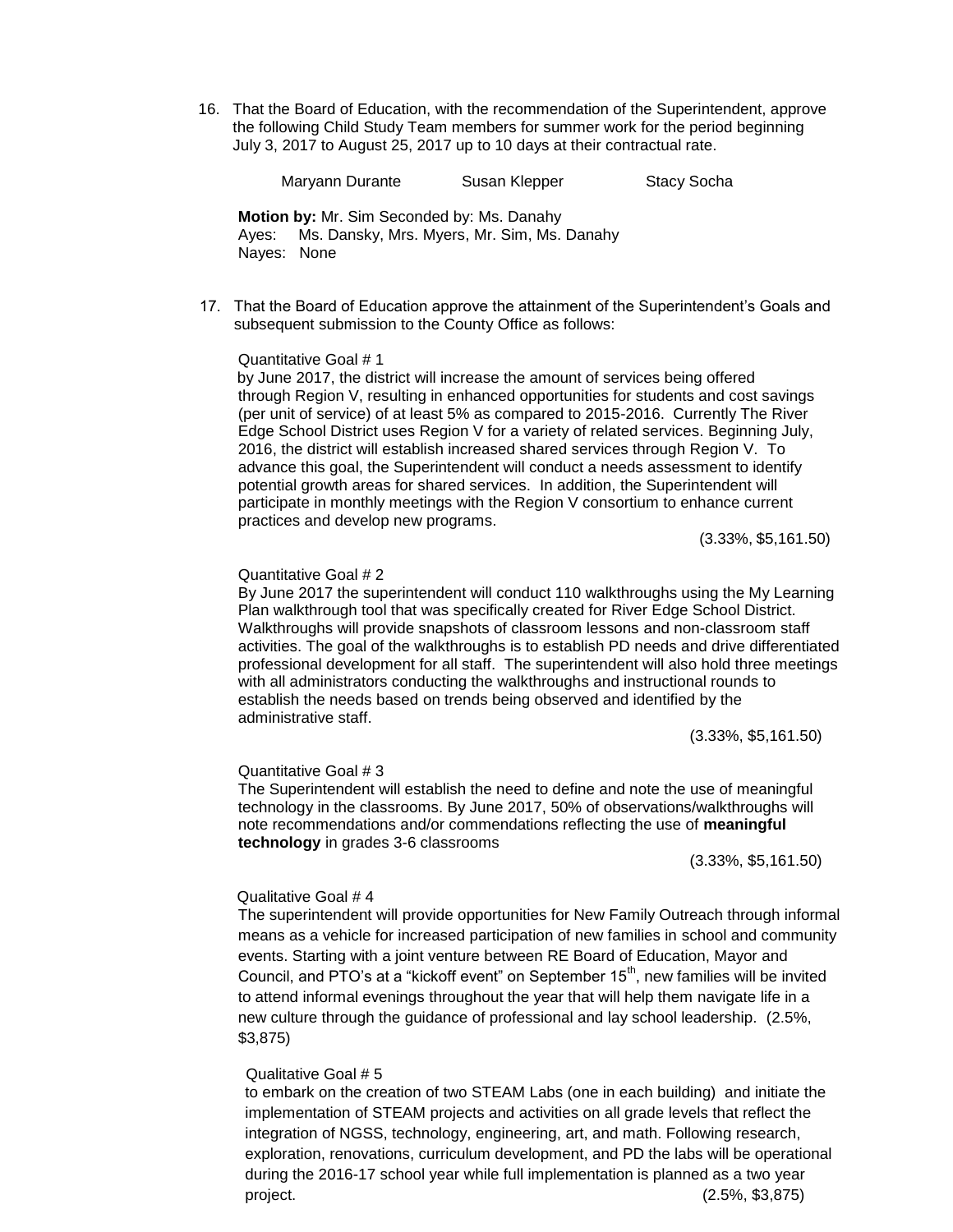18. That the Board of Education, with the recommendation of the Superintendent, approve the following teacher at her contractual hourly rate, for the Month of July 2017.

| Name         | <b>Hours</b>                                   |
|--------------|------------------------------------------------|
| Laura Linder | 1 day per week / not to exceed 4 hours per day |

 **Motion by:** Ms. Dansky Seconded by: Mr. Sim Ayes: Mrs. Myers, Ms. Danahy, Ms. Dansky, Mr. Sim Nays: None

### **F. RIVER EDGE SPECIAL EDUCATION**

1. That the Board of Education approve a Tuition Contract with the CTC Academy in Fair Lawn, for a student whose name is on file in the Board Office. Transportation will be provided through Region V. The tuition rates are as follows:

> \$7,717.99 Extended Year Summer Program 2017 \$75,961.27 2017 - 2018 School Year

2. That the Board of Education approve a Tuition Contract with the Sage Day School in Mahwah, for a student whose name is on file in the Board Office. Transportation will be provided through Region V. The tuition rate is as follows:

> \$3,200.00 Extended Year Summer Program 2017 \$58,230.00 2017 - 2018 School Year

 **Motion by:** Ms. Danahy, Seconded by: Ms. Dansky Ayes: Mrs. Myers, Mr. Sim, Ms. Danahy, Ms. Dansky Nays: None

### **G. REGION V ADMINISTRATION & TRANSPORTATION**

- 1. That the Board of Education approve the bills & claims dated June, 2017 totaling \$1,019,998.86 including checks # 68297 through # 68495.
- 2. That the Board of Education approve with the recommendation of the Superintendent, the employment of the Region V Staff for the 2017-2018 school year as per the list, on file in the District Office.
- 3. Be it resolved that the Region V Council for Special Education will operate a Workforce Investment Board (WIB) Grant-Funded Summer Work Readiness program (Project SCOPE) for its Member Districts and be it further resolved that the River Edge Board of Education, upon recommendation of the Superintendent, approves the following Staff members for the 2017-2018 SCOPE program:

| Deborah Keeling-Geddis | Job Coach |
|------------------------|-----------|
| Pene Weber             | Job Coach |
| Christie Abromowicz    | Job Coach |
| Farah Dunham           | Job Coach |
| <b>Brandice Moore</b>  | Job Coach |
| Portia Harrison        | Job Coach |
| Patrice Coleman        | Job Coach |
| Sonia Brown            | Job Coach |
| Marissa Ruggiero       | Job Coach |
| Kevin Cooper           | Job Coach |
| <b>Marisel Lopez</b>   | Job Coach |
| Rod Bernard            | Job Coach |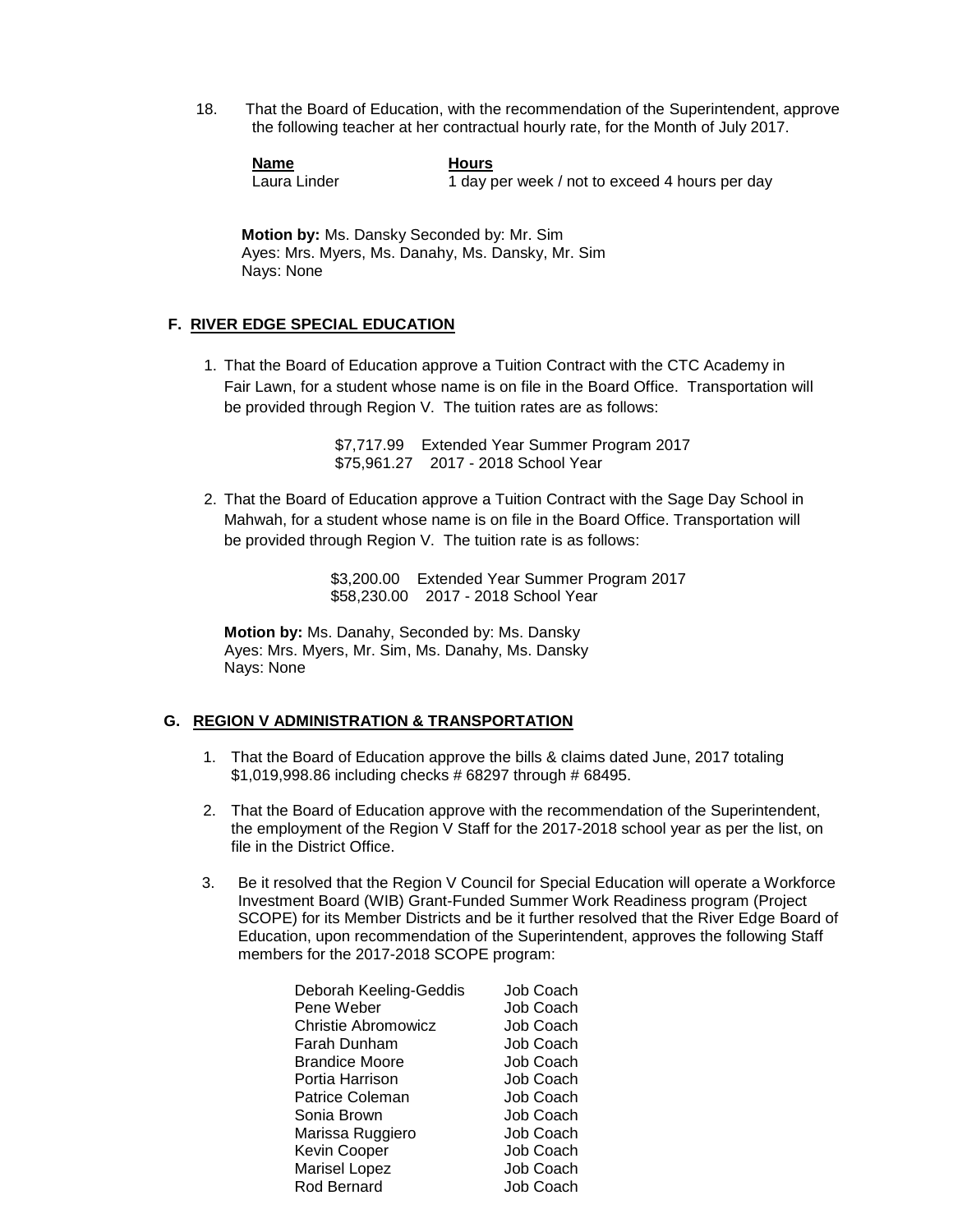| Andrew Paspalas | Job Coach |
|-----------------|-----------|
| Lisa Schiff     | Job Coach |
| Jack Mullen.    | Job Coach |
| Judon Foster    | Job Coach |
| Victoria Dyker  | Job Coach |

4. Be it resolved that the Region V Council for Special Education will provide shared services for its member districts and be it further resolved that the River Edge Board of Education, upon recommendation of the Superintendent, approve the following Region V Shared Services Consultants, Psychologists, Learning Disabilities Teacher Consultants, Social Workers, Speech Language Specialists, Occupational and Physical Therapists, Translators to provide evaluations, direct services and consultation, to nonpublic and public schools for member districts upon request for the 2017-2018 school year.

> Meghan Murphy **Speech and Language Specialist**<br>Nicole Hodges **Superset Container Occupational Therapist** Occupational Therapist Kristen Sellix Licensed Certified Social Worker Mary Jo Armen School Psychologist Madeleine Koransky<br>
> Home Instructor

 **Motion by:** Ms. Dansky Seconded by: Mr. Sim Ayes: Ms. Danahy, Mrs. Myers, Ms. Dansky, Mr. Sim Nays: None

5. Be it resolved that the Region V Council for Special Education will provide shared services for its member districts and be it further resolved that the River Edge Board of Education, upon recommendation of the Superintendent, approve the following Region V Shared Services Consultants, Psychologists, Learning Disabilities Teacher Consultants, Social Workers, Speech Language Specialists, Occupational and Physical Therapists, Translators to provide evaluations, direct services and consultation, to nonpublic and public schools for member districts upon request for the 2017-2018 school year.

| Caitlyn Indyk        | Speech and Language Specialist   |
|----------------------|----------------------------------|
| Sarah Feder          | Speech and Language Specialist   |
| Meghan Murphy        | Speech and Language Specialist   |
| Speak2Me LLC         | Speech and Language Specialist   |
| Claudia Broglio      | Speech and Language Specialist   |
| Roberta Cozic        | Speech and Language Specialist   |
| Laura Dispoto        | Speech and Language Specialist   |
| Ellen Gruber         | Speech and Language Specialist   |
| Leslie Harmony       | Speech and Language Specialist   |
| Christine Higgins    | Speech and Language Specialist   |
| <b>Beth Levitown</b> | Speech and Language Specialist   |
| DM Speech Inc        | Speech and Language Specialist   |
| Rona Himber          | Speech and Language Specialist   |
| Lori Rosner          | Speech and Language Specialist   |
| Ilana Schuchman      | Speech and Language Specialist   |
| Mara Stensrud        | Speech and Language Specialist   |
| Even Weber           | Speech and Language Specialist   |
| Stacy Weinberg       | Speech and Language Specialist   |
| Kristen Sellix       | Licensed Certified Social Worker |
| Lisa Borges-Stellato | Social Worker                    |
| Heather Gilgallon    | Social Worker                    |
| Oswald Sanchez       | Social Worker                    |
| Ronni Steinwolf      | Social Worker                    |
| Victoria Wozniak     | Social Worker                    |
| Jamie Fugowski       | <b>Physical Therapist</b>        |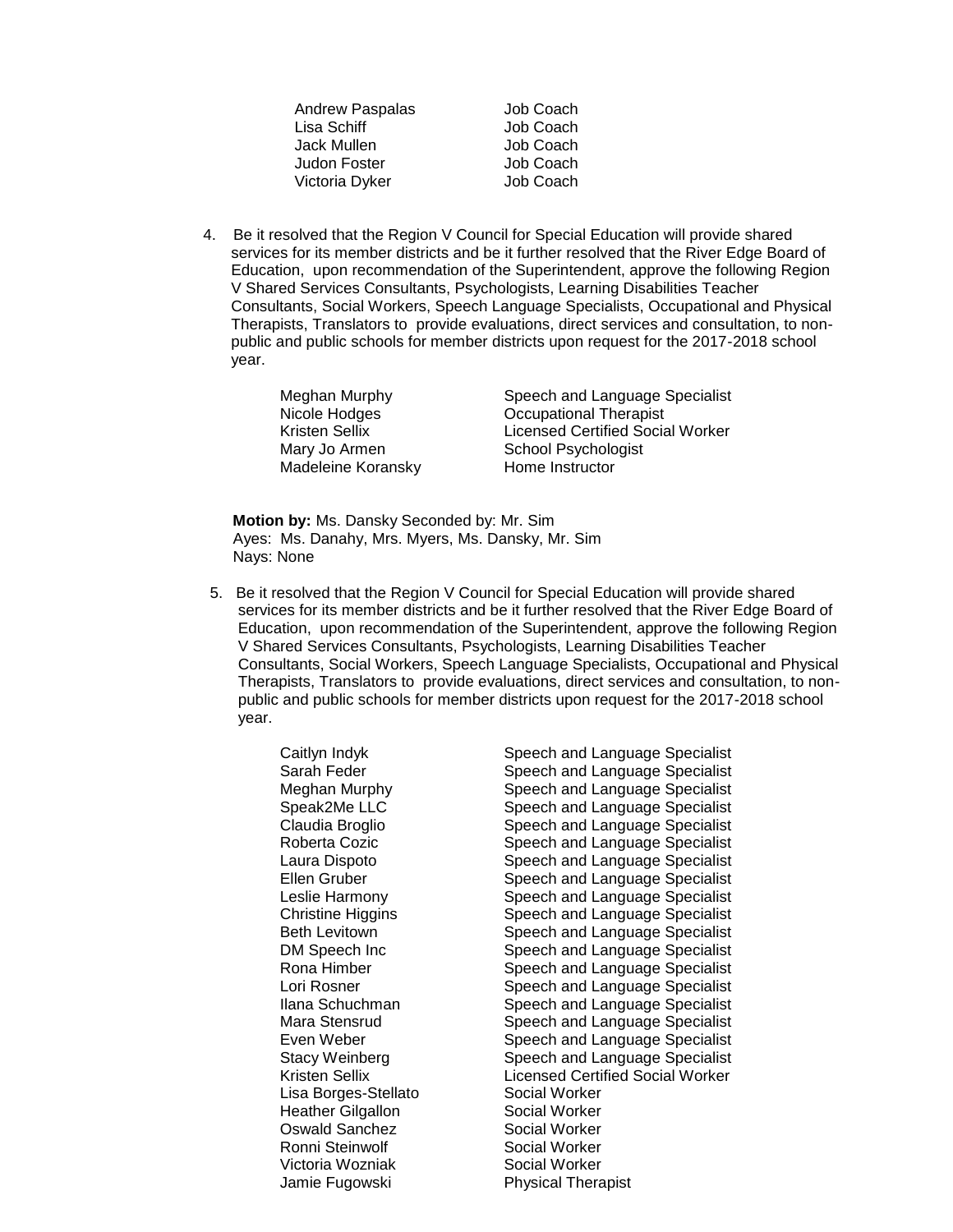Jana Zimmerman Physical Therapist Mary Jo Armen School Psychologist Tapia First Review LLC Bilingual Psychologist Theresa Alston **Psychologist** Joseph Cafaro **Psychologist** Andrea Facciolo Bilingual Psychologist Wendy Herrera Bilingual Psychologist Christina Lazar Bilingual Psychologist Psychologist Malat Evaluation and Counseling Psychologist Maria Manning Psychologist Nathalie Martin-Ziras Psychologist Colleen Mullen **Psychologist** Erika Oak Psychologist Erika Feldman Basis Psychologist Jennifer Pappachristou Psychologist Norma Reyes **Psychologist** Kerry Sardina Psychologist Lindsay Petouvis **P**sychologist Carlos Yepez Psychologist Sherelyn Zea Psychologist Madeleine Koransky<br>
Home Instructor Jessica Paige-Lippe Behaviorist Learning By Design LLC Behaviorist Kerrie O'Hagan Behaviorist Laura Sylvia **Audiologist** Arlene Brofsky Learning Disabilities Teacher Consultant Arlene Goldis Learning Disabilities Teacher Consultant Idelle Schwinder Learning Disabilities Teacher Consultant Sharyn Pasternack Learning Disabilities Teacher Consultant Deborah Rogoff Learning Disabilities Teacher Consultant Laurie Braunstein Occupational Therapist Nicole Hodges **Occupational Therapist** Blanche Buchwald Occupational Therapist Alyssa Ruback Occupational Therapist Aviva Goldwasser Occupational Therapist Jennifer Schoenbrun Occupational Therapist Jenny Shatzel **Bilingual Occupational Therapist** Tamar Shtrambrand Bilingual Occupational Therapist Abel Casteneda Bilingual Learning Disabilities Tchr Consultant 8 Transportation Transporter Ace Transportation Transporter Alpha Care Transporter American First Choice Transporter D&M Tours Transporter Destiny 23 Transporter Durham School Services Transporter First Student Transporter FS Transportation Transporter Galaxia Express LLC Transporter Hernandez Medical **Transporter** Jacoup's Transportation Transporter John Leckie Inc. Transporter Morgan Ed'l Services Transporter Ombali LLC Transporter Pro Trans School Transportation Transporter R&V Transportation Transporter Radiant Transportation Transporter Rinaldi Transportation Transporter S&D Transportation Transporter